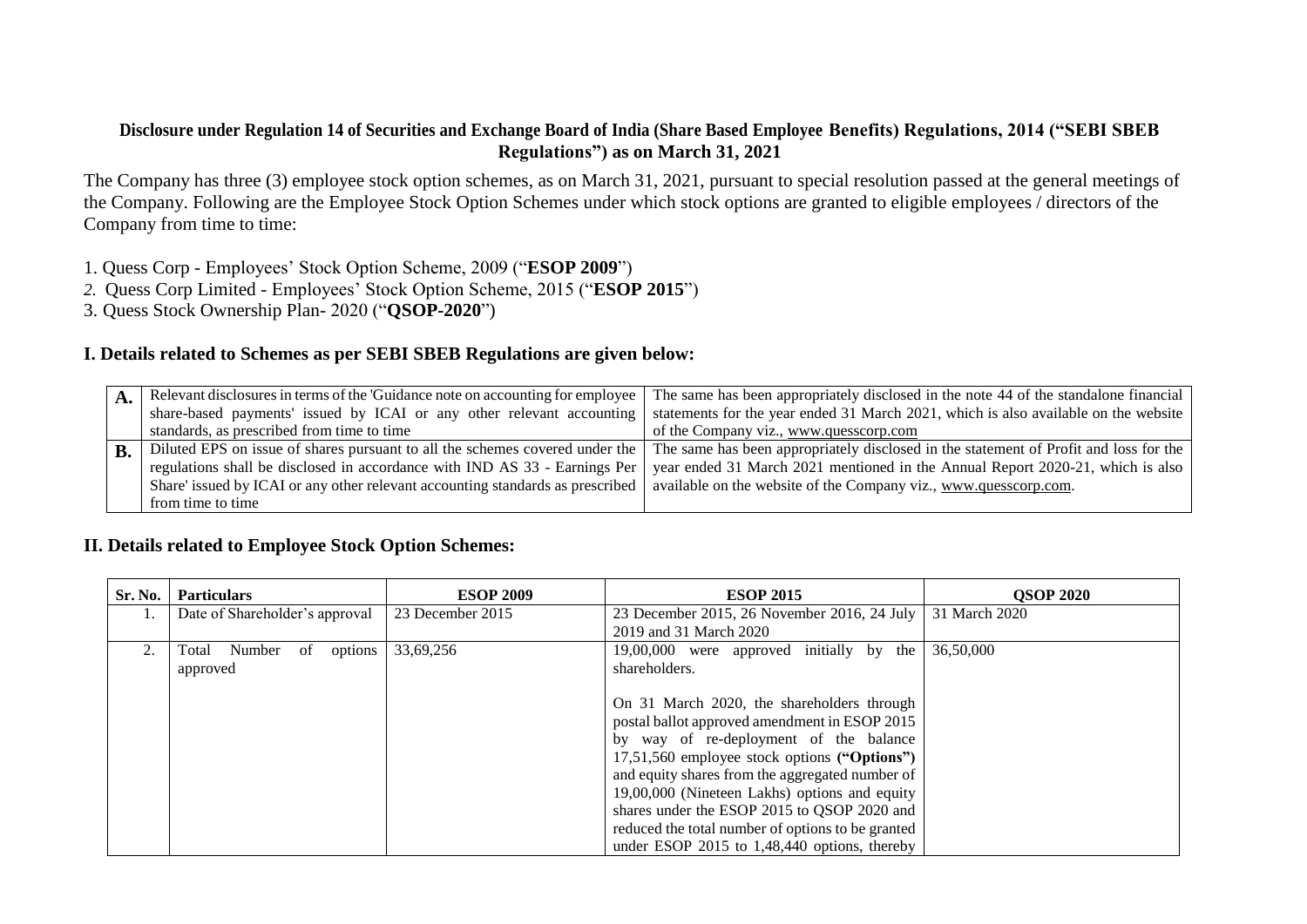| 3.               | <b>Vesting Requirement</b>                           |                                            | under the scheme.<br>Minimum vesting period of one year from the date of grant.        |                                        |  |  |
|------------------|------------------------------------------------------|--------------------------------------------|----------------------------------------------------------------------------------------|----------------------------------------|--|--|
| 4.               | Pricing Formula/ Exercise Price                      |                                            | The exercise price would be determined by the Nomination $\&$ Remuneration             | Rs. 10 per share.                      |  |  |
|                  |                                                      |                                            | Committee, provided that the exercise price per option shall not be less than the face |                                        |  |  |
|                  |                                                      | value of the Equity Shares of the Company. |                                                                                        |                                        |  |  |
| 5.               | Maximum term of options                              | 5 (five) years                             |                                                                                        | Vesting over a period of 6 (Six) years |  |  |
|                  | granted (Years)                                      |                                            |                                                                                        |                                        |  |  |
| 6.               | Source of Shares                                     | Primary                                    |                                                                                        |                                        |  |  |
|                  |                                                      |                                            |                                                                                        |                                        |  |  |
| $\overline{7}$ . | Variation in terms of ESOP                           | Not Applicable                             |                                                                                        |                                        |  |  |
| III.             | Option Movement during the year ended March 31, 2021 |                                            |                                                                                        |                                        |  |  |
| 1.               | No. of Options outstanding at                        | 1,32,660                                   | 1,48,440                                                                               | 36,50,000                              |  |  |
|                  | the beginning of the year                            |                                            | Total number of options under ESOP 2015 post                                           |                                        |  |  |
|                  |                                                      |                                            | transfer to QSOP 2020                                                                  |                                        |  |  |
| 2.               | Options Granted during the year                      |                                            |                                                                                        | 28,35,966                              |  |  |
| 3.               | Options forfeited during the                         |                                            |                                                                                        |                                        |  |  |
|                  | year                                                 |                                            |                                                                                        |                                        |  |  |
| 4.               | Options lapsed during the year                       | 35,175                                     | $\overline{9,556}$                                                                     | 260,801                                |  |  |
|                  |                                                      |                                            |                                                                                        | (lapsed and reverted to the pool)      |  |  |
| 5.               | Options vested during the year                       |                                            | 30,187                                                                                 |                                        |  |  |
| 6.               | Options exercised during the                         | 97,485                                     | 70,685                                                                                 |                                        |  |  |
|                  | year                                                 |                                            |                                                                                        |                                        |  |  |
| 7.               | Number of shares arising as a                        | 97,485                                     | 70,685                                                                                 |                                        |  |  |
|                  | result of exercise of options                        |                                            |                                                                                        |                                        |  |  |
| 8.               | Money realized by exercise of                        | 9,74,850                                   | 7,06,850                                                                               |                                        |  |  |
|                  | options (Rs.) if scheme is                           |                                            |                                                                                        |                                        |  |  |
|                  | implemented directly by the                          |                                            |                                                                                        |                                        |  |  |
| 9.               | Company<br>No. of options outstanding at the         | $\boldsymbol{0}$                           | 68,199                                                                                 | 814,034                                |  |  |
|                  | end of the year                                      |                                            |                                                                                        |                                        |  |  |
| 10.              | No. of options exercisable at the                    | $\Omega$                                   | 68,199                                                                                 |                                        |  |  |
|                  | end of the year                                      |                                            |                                                                                        |                                        |  |  |
| 11.              | Method of Accounting                                 |                                            | Fair value method in accordance with IND-AS 102: Share based payment                   |                                        |  |  |
| 12.              | Where the company opts for                           | Not Applicable.                            |                                                                                        |                                        |  |  |
|                  | expensing of the options using                       |                                            |                                                                                        |                                        |  |  |
|                  | the intrinsic value of the options,                  |                                            |                                                                                        |                                        |  |  |
|                  | difference between the<br>the                        |                                            |                                                                                        |                                        |  |  |
|                  | employee compensation cost so                        |                                            |                                                                                        |                                        |  |  |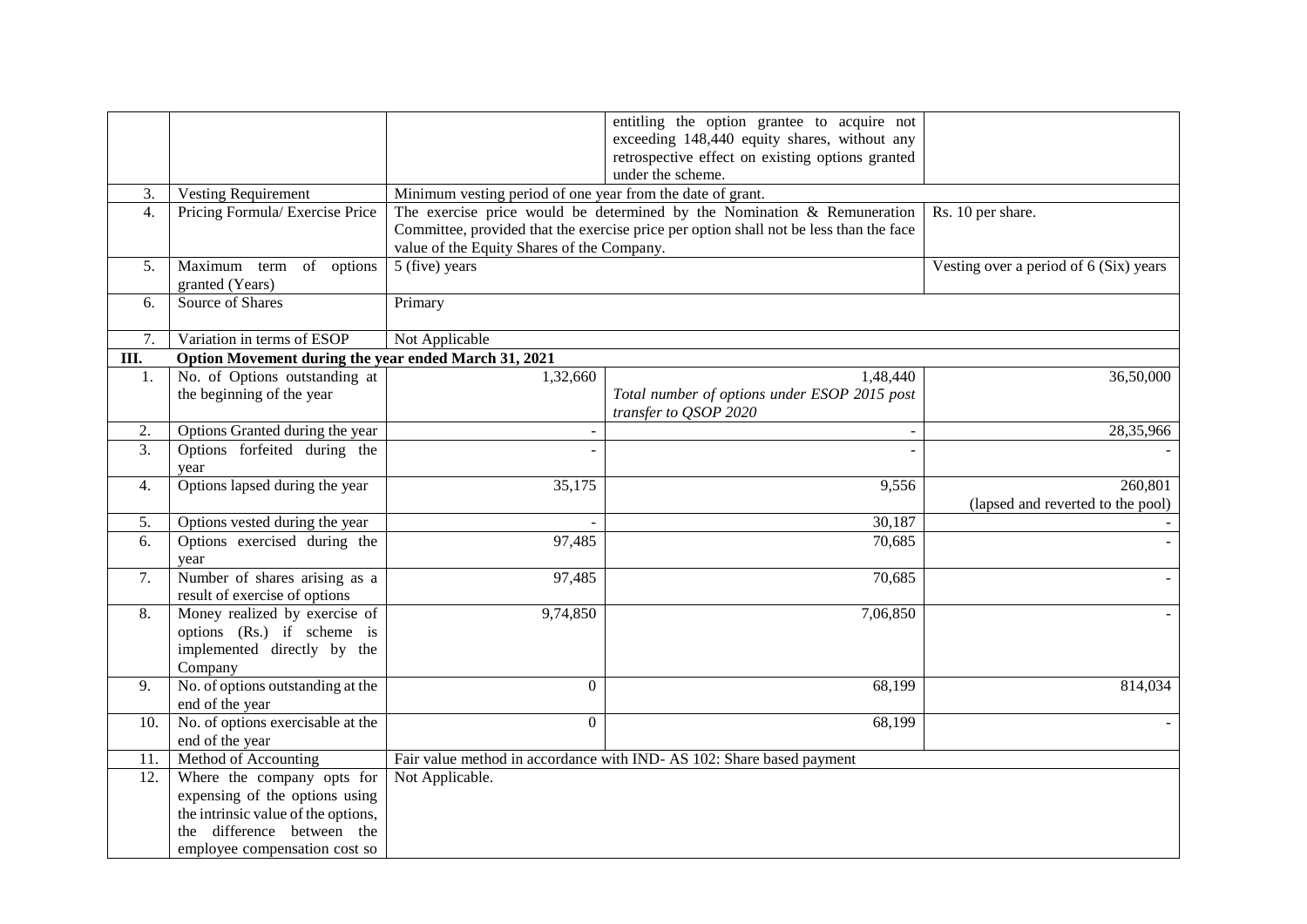|     | computed and the employee          |                                                                                     |
|-----|------------------------------------|-------------------------------------------------------------------------------------|
|     | compensation cost that shall       |                                                                                     |
|     | have been recognized if it had     |                                                                                     |
|     | used the fair value of the options |                                                                                     |
|     | shall be disclosed. The impact of  |                                                                                     |
|     | this difference on profits and on  |                                                                                     |
|     | EPS of the company                 |                                                                                     |
| 13. |                                    | Weighted-average exercise   Please refer Note 44 to Standalone financial statements |
|     | prices and weighted- average       |                                                                                     |
|     | fair values of options shall be    |                                                                                     |
|     | disclosed separately for options   |                                                                                     |
|     | whose exercise price either        |                                                                                     |
|     | equals or exceeds or is less than  |                                                                                     |
|     | the market price of the stock      |                                                                                     |

# **IV. Employee wise details of options granted during the financial year 2020-21**:

| Sr. | <b>Particulars</b>                                                                                                                                                              | <b>ESOP 2009</b> | <b>ESOP 2015</b> |                | <b>QSOP 2020</b>        |               |
|-----|---------------------------------------------------------------------------------------------------------------------------------------------------------------------------------|------------------|------------------|----------------|-------------------------|---------------|
| No. |                                                                                                                                                                                 | NA               | <b>NA</b>        |                |                         |               |
|     | Senior Managerial Personnel                                                                                                                                                     |                  |                  | <b>Sl</b>      | <b>Name of Employee</b> | No of options |
|     |                                                                                                                                                                                 |                  |                  | N <sub>0</sub> |                         | granted       |
|     |                                                                                                                                                                                 |                  |                  |                | Krishna Suraj           | 737,500       |
|     |                                                                                                                                                                                 |                  |                  |                | Moraje                  |               |
|     |                                                                                                                                                                                 |                  |                  | 2              | Guruprasad              | 152,320       |
|     |                                                                                                                                                                                 |                  |                  |                | Srinivasan              |               |
|     |                                                                                                                                                                                 |                  |                  | 3              | Lohit Bhatia            | 122,880       |
|     |                                                                                                                                                                                 |                  |                  | 4              | Subramanian             | 113,100       |
|     |                                                                                                                                                                                 |                  |                  |                | Ramakrishnan            |               |
|     |                                                                                                                                                                                 |                  |                  | 5              | Pinaki Kar              | 105,270       |
|     |                                                                                                                                                                                 |                  |                  | 6              | Chandra Sekhar          | 116,470       |
|     |                                                                                                                                                                                 |                  |                  |                | Reddy Garisa            |               |
|     |                                                                                                                                                                                 |                  |                  | 7              | Rajesh Kharidehal       | 67,500        |
|     | any other employee who receives a grant in any one year of<br>option amounting to 5% or more of option granted during<br><b>FY21</b>                                            | <b>NA</b>        | <b>NA</b>        |                | NA.                     |               |
| 3.  | identified employees who were granted option, during any<br>one year, equal to or exceeding 1% of the issued capital<br>(excluding outstanding warrants and conversions) of the | NA               | <b>NA</b>        |                | NA                      |               |